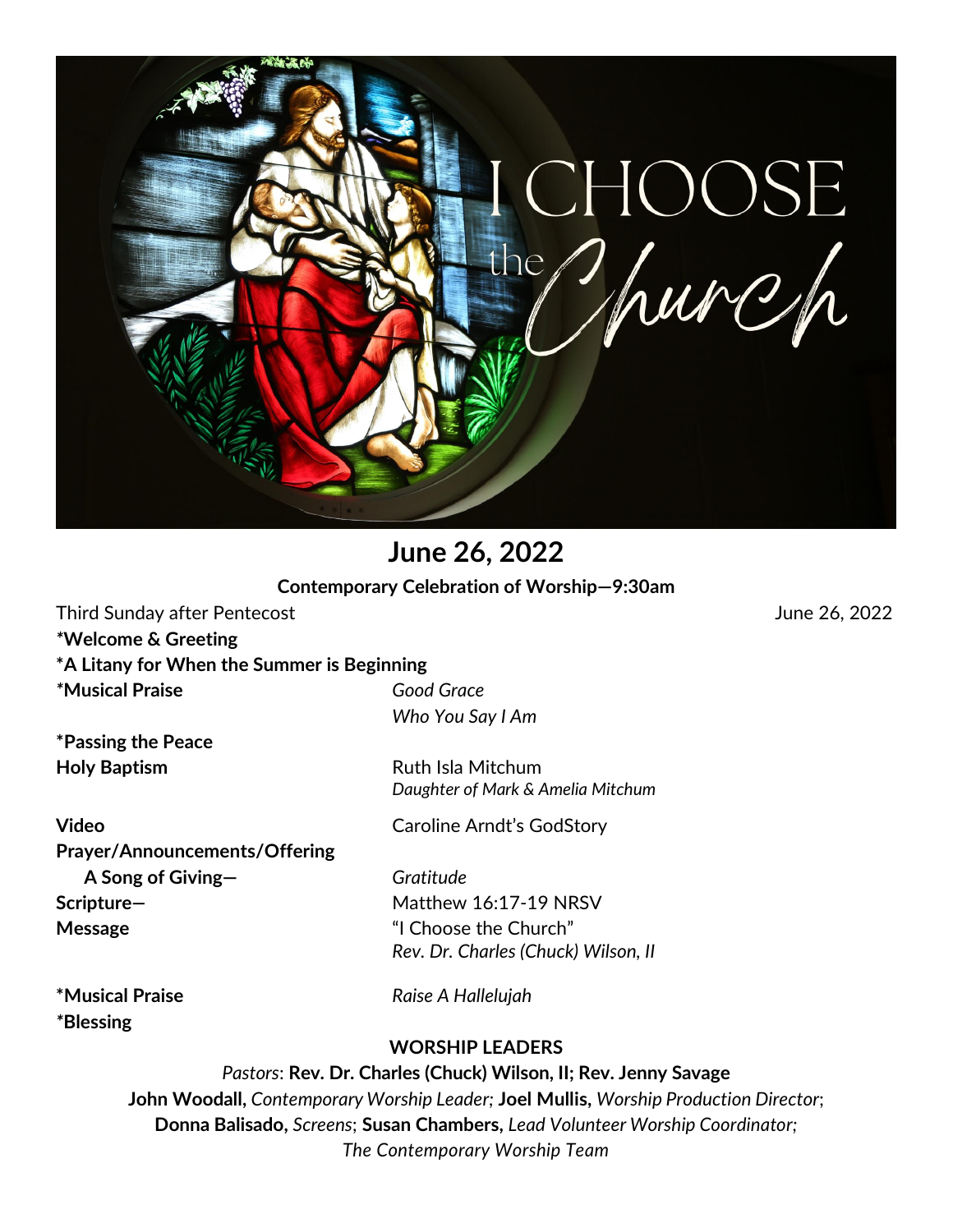| Traditional Celebration of Worship-8:15 & 11:00am    |                                                                                     |                          |
|------------------------------------------------------|-------------------------------------------------------------------------------------|--------------------------|
| Third Sunday after Pentecost                         |                                                                                     | June 26, 2022            |
| +PRELUDE                                             | Joshua Fit the Battle of Jericho<br><b>Stumptown Brass</b>                          | arr. James Buel          |
| <b>WELCOME</b>                                       |                                                                                     |                          |
| <i><b>*CALL TO WORSHIP</b></i><br>*Opening Hymn #545 | A Litany for When the Summer is Beginning<br>The Church's One Foundation (v. 1,2,5) | <b>AURELIA</b>           |
| *Affirmation of Faith #881                           | The Apostles' Creed, Traditional Version                                            | Unison                   |
| *Gloria Patri #71                                    |                                                                                     |                          |
| *SHARING THE PEACE OF CHRIST                         |                                                                                     |                          |
| <b>VIDEO</b>                                         | Caroline Arndt's GodStory                                                           |                          |
| <b>PRAYERS OF THE PEOPLE</b>                         |                                                                                     |                          |
| <b>PRESENTATION OF TITHES AND OFFERINGS</b>          |                                                                                     |                          |
| <b>Offertory</b>                                     | Joy in the Morning<br><b>Sanctuary Choir; Stumptown Brass</b>                       | Natalie Sleeth           |
| *Doxology No. 95<br>*Prayer of Dedication            |                                                                                     | OLD 100TH                |
| <b>THE WORD</b>                                      |                                                                                     |                          |
| *Scripture-                                          | Matthew 16:17-19 NRSV                                                               |                          |
| Message                                              | "I Choose the Church"<br>Rev. Dr. Charles (Chuck) Wilson, II                        |                          |
| *Closing Hymn #559                                   | Christ is Made the Sure Foundation (v. 1,2,4)                                       | <b>WESTMINSTER ABBEY</b> |
| <b>Benediction</b><br><b>POSTLUDE</b>                | Hymn to Joy                                                                         | Albert L. Travis         |

### **WORSHIP LEADERS**

*Pastors:* **Rev. Dr. Charles (Chuck) Wilson, II; Rev. Jenny Savage**

**Craig Estep,** *Director of Music & Worship Arts;* **Kathy White,** *Music Ministry Associate/Organist;* 

**Stumptown Brass:** Tim Goforth, David Brewer, David Mickus, Wes Broome;

**Joel Mullis,** *Worship Production Director*; **Tom Amann,** *Screens;* 

**Susan Chambers,** *Lead Volunteer Worship Coordinator; Sanctuary Choir*

**Lay Readers**: (8:15) Nancy Campbell, (11:00) Bill Humphries